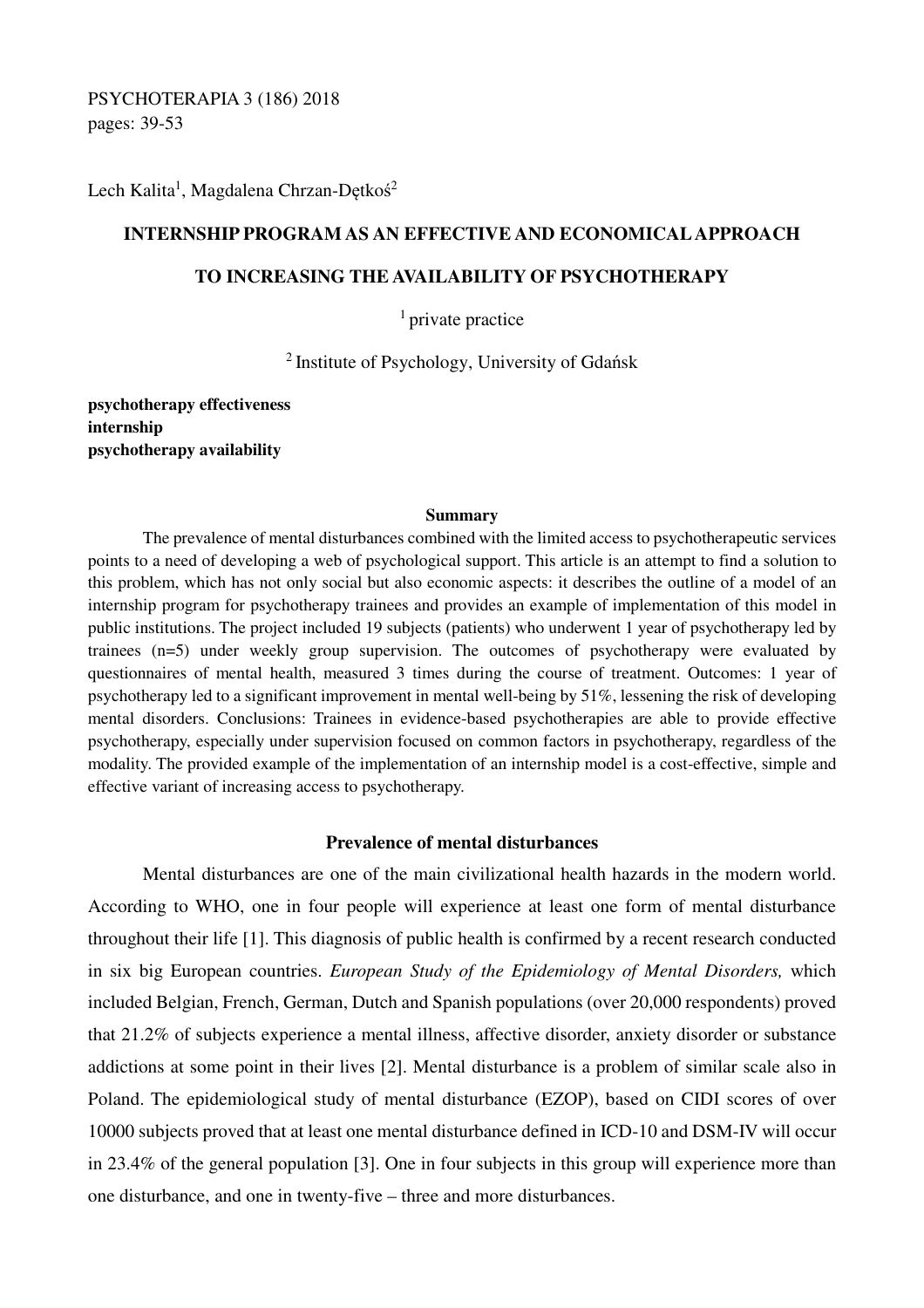#### **The demand and access to psychotherapeutic services**

Psychological therapies are proven to be among effective methods of treating mental disorder. The general review of literature unanimously points that psychotherapy – both in isolated form and combined with pharmacological help – is more effective than placebo; psychotherapy is at least as effective as pharmacotherapy; and psychotherapy can increase health benefits from pharmacological therapies [4–7]. One of the crucial problems in both global and local perspective is the limited access to mental health services, including psychotherapy. According to WHO, 76 to 85% of the population in low and medium income countries and 35-50% of the population in high-income countries have no access to such services [1]. There is no systematic national research data on the availability of psychotherapeutic services in Poland, but in general conclusion from the above-mentioned EZOP study, the authors conclude: "In recent years, about 1.5 million patients have accessed mental health institutions. If this figure is compared to the predicted number of potential patients (6-7.5 million), we can observe a definite disproportion, that can be understood as a suggestion (…) that "the demand is largely not met" [3, p. 273]. Data gathered in EZOP suggest that health policy provides help for about 25% of potential patients, while Straathdee and Thornicroft [8] stress that help should reach about 80% patients suffering from serious mental illness and about 33-50% of patients suffering from depressive disorders, anxiety or addictions.

Increasing the access to psychotherapy is one of the main concerns both on a global scale and in Poland. WHO identifies "providing consistent, integrated and accessible mental health services in local communities" as one of the four basic aims in the mental health action plan for 2013-2020 [1]. The authors of the EZOP study also recommend: "Effective and cost-effective treatment requires a profound reorientation of the mental health care system. We must move decisively towards community services, which would provide not only highly specialized services but also services accessible via basic mental health institutions, social services, and non-governmental organizations; these would combine into a support network, promoting health and shielding patients from the destructive interaction of mental disturbance and its perception. Our research shows that such a model is better accepted by the public opinion than the 'hospital-centered' model, focused on large psychiatric hospitals" [3, p. 277]. The Polish Ombudsman's Report on Mental health protection in Poland gives similar recommendations: "The second aim, which is even more important, is to build a support network, which would include every possible public and private institution and local communities in a common action for mental health protection. If this element is neglected, the financial effort put into the high development of the specialized mental health care system will not be reflected in sufficient results. This means that we need to organize an interdisciplinary system of mental health care, spanning beyond the medical framework" [9, p. 15].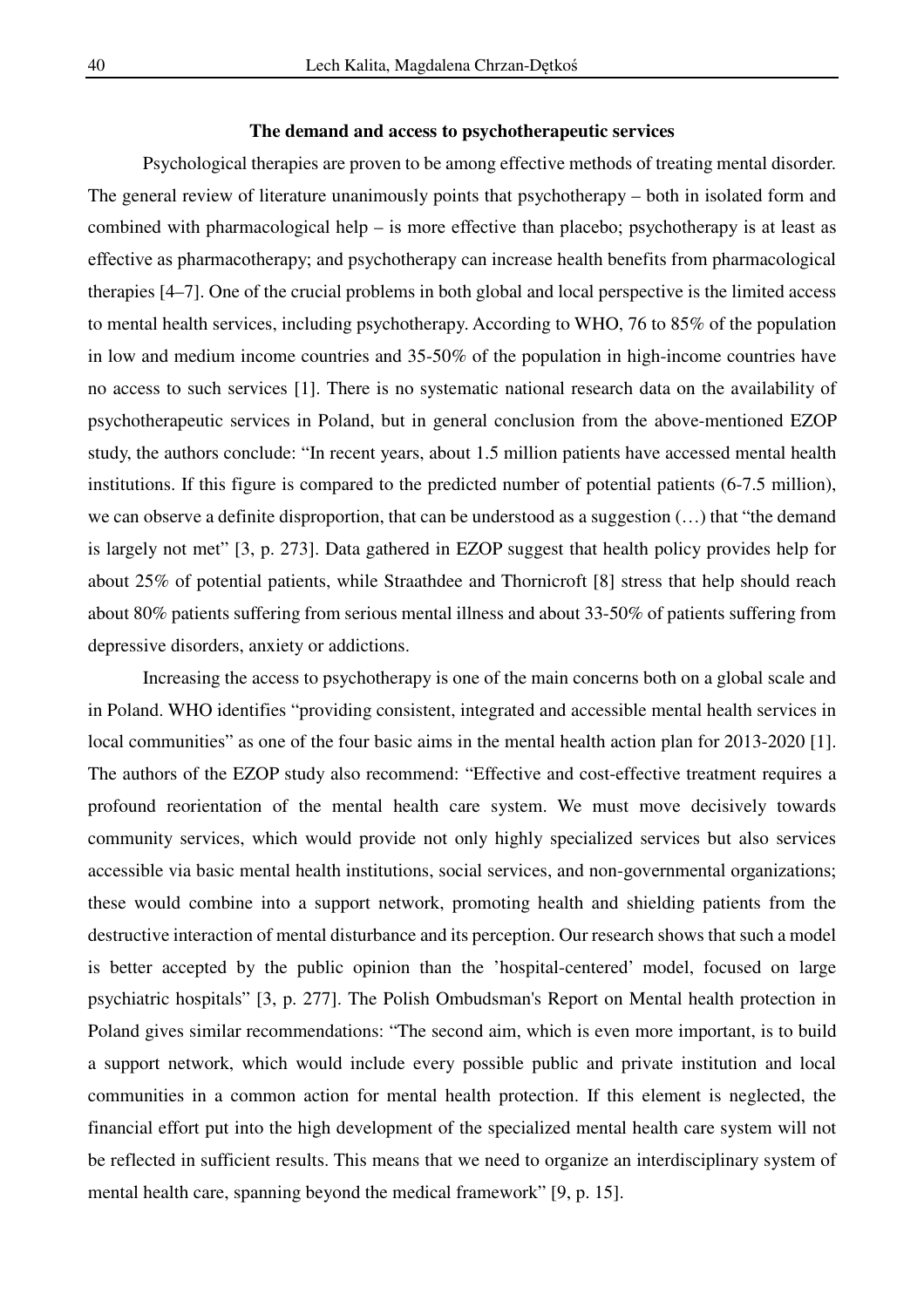## **Cost-effectiveness of psychotherapeutic services accessibility**

 Numerous research outcomes suggest that psychotherapy is a cost-effective method of treating mental disturbances [10–14]. Lazar [15] in her review article claims that psychotherapy is not only an effective but also a cost-effective service (though it is not "cheap"), as it leads to savings stemming from lowering additional medical services and social costs of mental disturbance. Such an indirect definition of low costs of psychotherapy, as formulated by Lazar, might be one of the reasons for the limited access to psychotherapeutic services and for difficulties in their popularization. Psychotherapy is a proven method of treating mental disorders but its cost is high in definite numbers, which means that increasing access to psychotherapy – more so in the social web paradigm, advocated by WHO, EZOP and the Polish Ombudsman – calls for the creation of new models which would be directly cost-effective.

#### **Effectiveness of therapies conducted by psychotherapists in training**

 Lazar [15] and Castelnouvo [14] stress the need to provide services of sufficiently high quality, based on methods with empirically proven effectiveness. Although there is a lack of universal, consistent global, European or even national regulations in the psychotherapy training [16], numerous countries have applied similar general rules of training [17]. According to guidelines of the European Federation of Psychologists' Associations [18], the training should span over at least 3 years, include theoretical lectures, clinical supervision and personal experience (personal therapy). Large national professional organizations (Polish Psychiatric Association, Polish Psychological Association) apply training requirements consistent with those guidelines. Thus, it can be suggested that trainees in psychotherapy in basic evidence-based approaches undergo training organized according to similar formal parameters.

 There has been a limited number of research focused on the effectiveness of psychotherapies led by trainees. Atkins and Christensen [19] show in their review that trainees can lead effective psychotherapy, though qualified professionals achieve higher effectiveness in specific areas – their clients are less prone to drop-outs and enjoy higher well-being due to the therapy. Strosahl et al. [20] emphasize that trainees can achieve as good results as qualified professionals, though they need more sessions to do so.

 Solem et al. [21] studied the effectiveness of therapies led by 10 trainees. The therapists have led an average of 17 hours of cognitive-behavioral therapy with two hours of group supervision and one hour of individual supervision each week. There were medium to large effect sizes regarding the reduction of depressive symptoms (BDI [*Beck's Depression Inventory*] = 0.76; ADIS-IV [*Anxiety*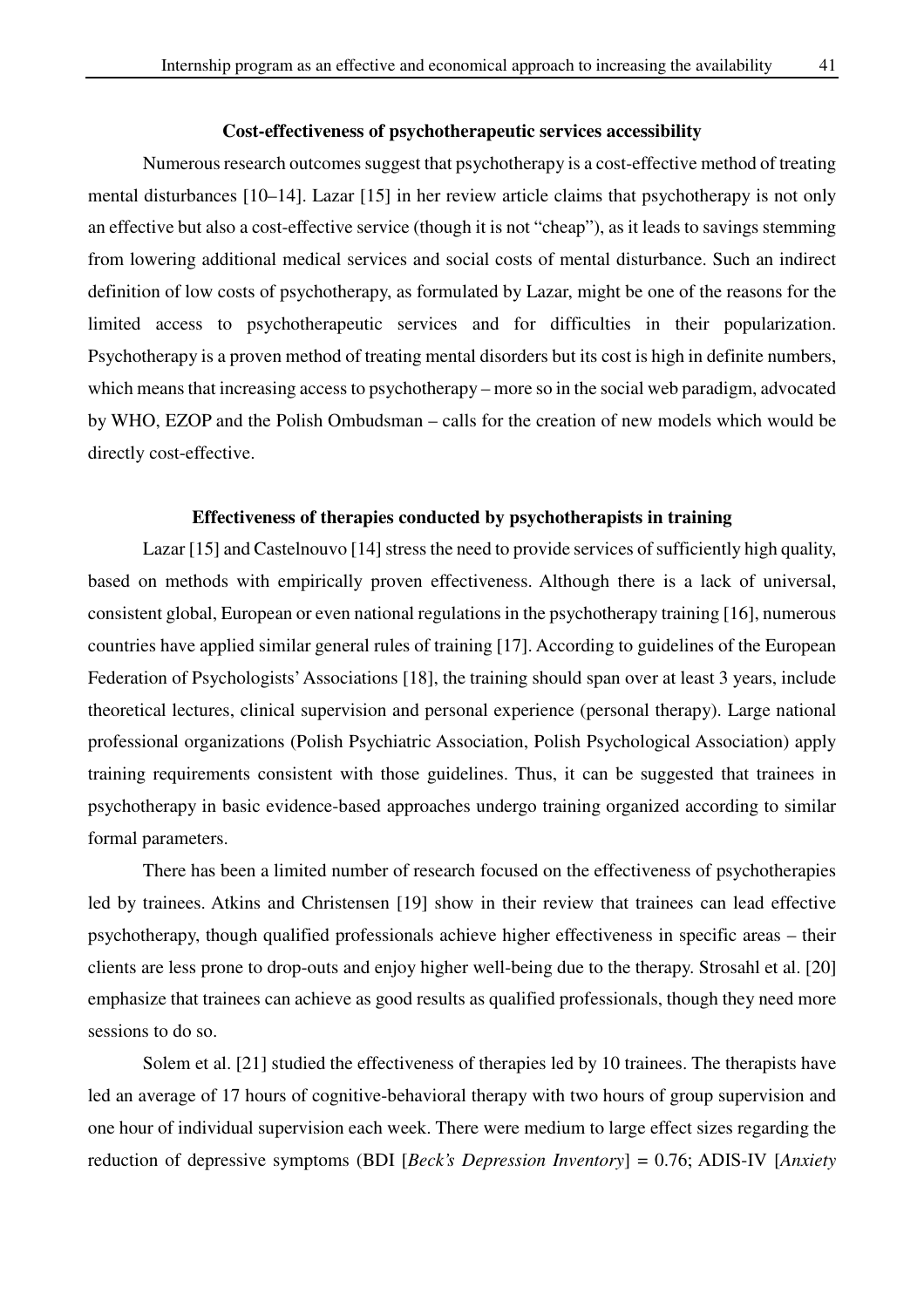*Disorder Interview Schedule*] = 2.90). In 62% of patients, there was a significant reduction of obsessive-compulsive symptomatology (OCI-R) [22].

 Dennhag and Armelius [23] have conducted a research on 187 patients and 187 psychotherapy trainees. The therapists have led a single patient through 50 hours (two terms) or two patients through 25 hours each (one term). Therapies were led in psychodynamic (PT) and cognitive-behavioral (CBT) paradigms. Effectiveness was measured by SASB: AFF (Structural Analysis of Social Behaviour) and SCL-90 (mental health symptomatic questionnaire) and proved to show medium and large effect sizes. Clinically significant improvement of mental health in patients treated through one term occurred in 20-23% patients in CBT and 27-43% patients in PT, while in patients treated through two terms – in 49-54% patients in CBT and 35-41% patients in PT. Multidimensional variance analysis showed that therapeutic modality is not responsible for effectiveness, while 2% of effectiveness is related to the length of therapy (longer therapies were slightly more effective). Trainees met in weekly groups of 3 or 4 persons where they discussed their clinical work for an hour.

 These results illustrate that trainees can provide effective psychotherapeutic services if they apply empirically approved therapeutic methods and benefit from regular supervision.

#### **Supervision of psychotherapy trainees**

The issue of supervision in psychotherapy spans beyond the scope of this article and has been widely discussed [24–26]. Weck, Kaufmann and Witthoft [27] present a brief commentary on the practical picture of supervision in psychotherapy training. Their paper is focused on defining topics and processes in the supervision of 791 trainees in cognitive-behavioral and psychodynamic psychotherapy. Most commonly discussed topics were the therapists' interventions; therapeutic alliance; preventing drop-outs; and therapeutic aims. The most commonly applied method was case discussion. The authors point out that there were no significant differences in the process of clinical supervision between the modalities (CBT and PT).

 This picture of supervisory practice seems consistent with the idea of common factors in psychotherapy, elaborated by Wampold [28]. According to Laska, Gurman and Wampold [29], the three main factors with effect sizes (*d*) of 0.5 and higher regarding the effectiveness of psychotherapy, are: agreement on therapy goals (11.5% variance); empathy (9%); and therapeutic alliance (7.5%).

# **Internship model**

In the light of the presented recommendations, research data and available clinical experiences, an internship model was created as a response to the demand of increasing the accessibility to psychotherapeutic services in local communities, based on the existing infrastructure and minimal financial and organizational input, while retaining high quality of service.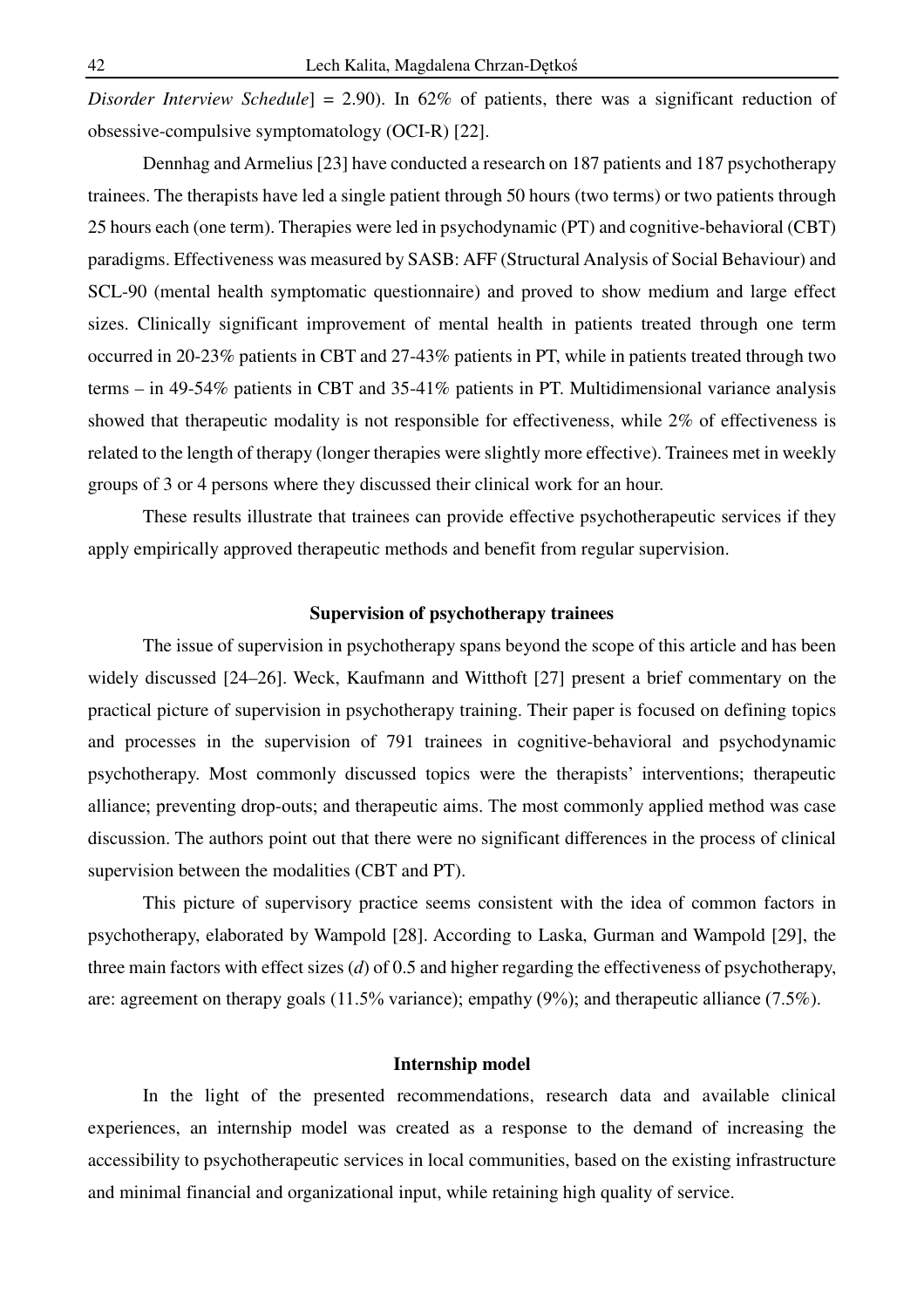This internship model is based on the work of trainees leading once-weekly therapies for one year. Therapies are led in the modality in which the given trainee is gaining competence. Psychotherapy is a cost-free service for clients of public institutions which employ its existing infrastructure to recruit patients and provide consulting rooms and an hour of group supervision for trainees each week. The model is illustrated by an exemplary implementation in Specialized Institutions in Gdynia.

# **An exemplary implementation of the internship model**

 The internship was conducted in Specialized Institutions from October 2016 to September 2017. Five trainees led 19 individual psychotherapeutic treatments. In total, the interns led 950 hours of psychotherapy and benefited from 45 hours of group supervision.

 The internship program for training psychotherapists was constructed to achieve two goals in parallel: provide cost-free psychotherapeutic services for clients in the local community, and allow trainees to gain practical experience under the guidance of a supervisor. The clients of the Specialized Institutions often suffered from social and economic difficulties that rendered private psychotherapeutic services virtually impossible. The implementation of the internship program was a method of increasing the access to therapeutic services for clients of the Institutions, creating such a possibility for 20 people (one patient dropped out from therapy).

 Interns were recruited from candidates who met specific requirements. The internship was offered to trainees of psychotherapeutic programs consistent with the Act of the Minister of Health (Act on mental services, 6.Nov.2013). Candidates needed to have completed at least 2 years of psychotherapeutic training. The internship agreement was signed for one year and obliged the interns to provide 4 hours of therapy weekly and to participate in 1 hour group supervision weekly.

The group of interns consisted of 5 women: S1, a therapist who had already completed training in psychoanalytic psychotherapy; S2, a therapist in training in Gestalt psychotherapy; S3, a therapist in training in psychodynamic psychotherapy; S4, a therapist in training in systemic psychotherapy; and S5, a therapist who had completed training in integrative psychotherapy.

 The interns led psychotherapies with clients of the Specialized Institutions who required psychotherapeutic help but were not able to receive such services due to long waiting lists in public health care clinics. Referrals were made by consultants of the Specialized Institutions during their usual professional duties (e.g. psychologists in the crisis intervention center, psychologists in daycare institutions). Among the patients referred to the Specialized Institutions, most were admitted in the crisis intervention center and their psychological problems, in the opinion of consultants working with them, required longer and deeper work than a time-limited intervention. The patients of the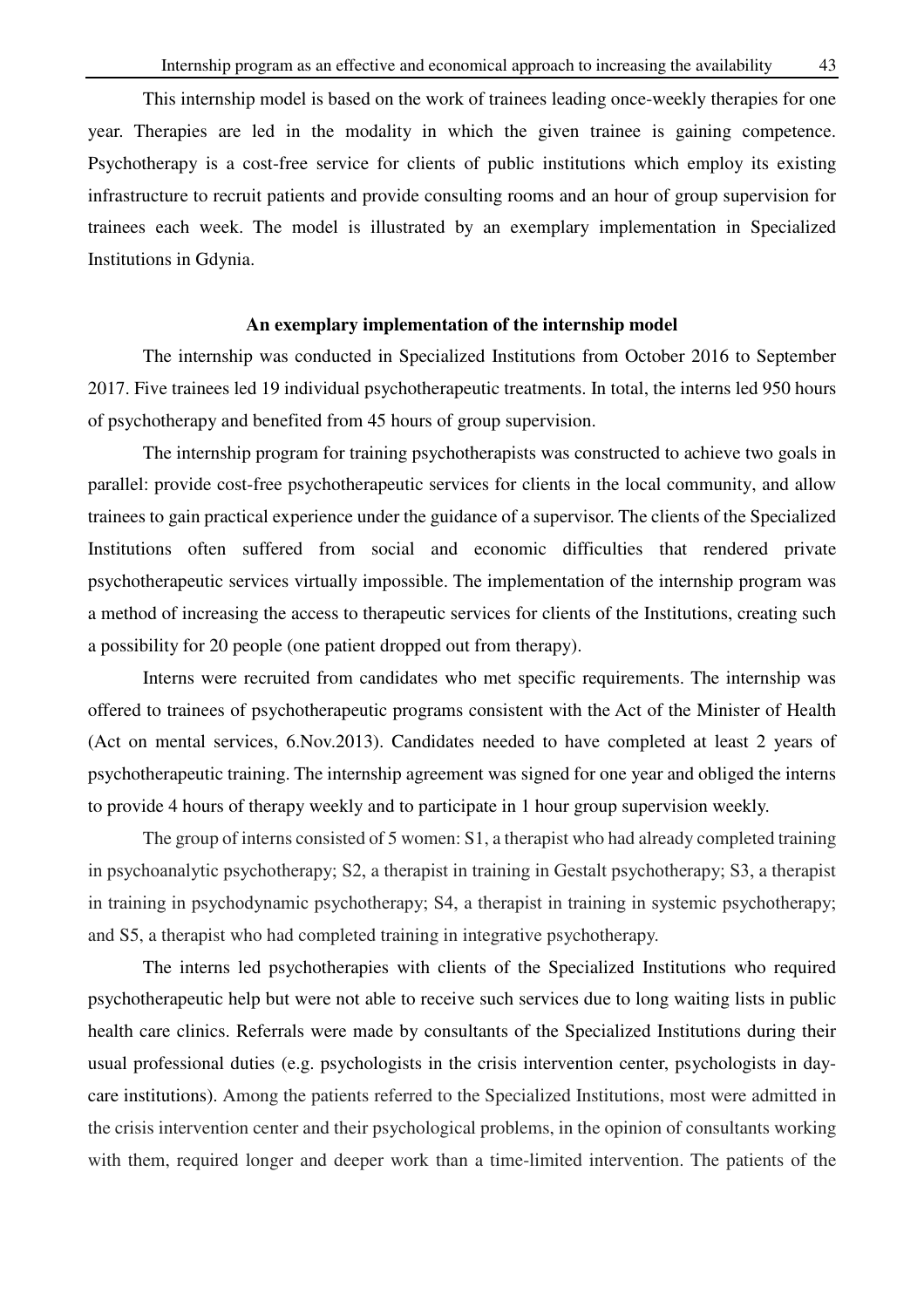interns were mainly diagnosed with depressive disorders, the causes of which went beyond the current crisis.

 The interns were responsible for the individual development of their professional workshop, which was part of their psychotherapeutic training. The internship program provided a several-hours inside training regarding institutional procedures and consistency of the therapy setting. A crucial feature of the internship program was the participation in regular supervisions, understood as a basic tool for developing practical psychotherapeutic competences. An on-going supervision was also helpful in monitoring the adherence to professional standards and ethics of the interns.

In the supervisor's work with the group of interns, four distinct phases of work could be clearly distinguished. Each phase was characterized by specific relational phenomena and pragmatic supervisory needs of the interns. The phases clearly corresponded to the general phases of the development of the group process, which develops according to the pattern: orientation  $\rightarrow$  conflict  $\rightarrow$  cooperation and cohesion  $\rightarrow$  specific and constructive activity (see e.g. [30]).

 During the first phase of supervisory work, the group was dominated by relational phenomena typical for newly formed groups: the participants co-created an atmosphere of suspicion and persecution. The first phase of the group's work was focused on the formulation, with the patient, a clear goal of the annual psychotherapy. We also focused on the technique of work – the interns asked about various specific arrangements related to the material conditions of the therapy and conducting initial consultations.

 In the second phase of the supervisory group's work, relations based on suspicion and distrust were transformed into rival relations. In this phase of the work, the participants' competitive approach to each other meant that attempts to formulate hypotheses about the psychological functioning of patients required a parallel translation of these hypotheses into "several languages" of different theoretical background and then expressing them with one simple concept common to all participants. The supervisor supported the group in building a context to understand the problems of their patients and to develop more effective interventions corresponding to achieve the goals outlined in the first phase.

The third phase began around the middle of the internship. Thanks to the earlier mitigation of relational patterns of suspicion and distrust in the supervisory process, and then hostile rivalry, the group entered into a phase of cooperation, mutual appreciation of different proposals, technical and theoretical pluralism and a deep commitment to working for the benefit of patients. The supervisor focused on issues related to the therapeutic alliance and developing ways to use empathic understanding for addressing the basic problems of the patient (i.e. the goals of therapy). Most of the therapeutic processes conducted by interns developed positively, but the interns had a tendency to develop new issues in the work with their patients. They needed some support in the consistent,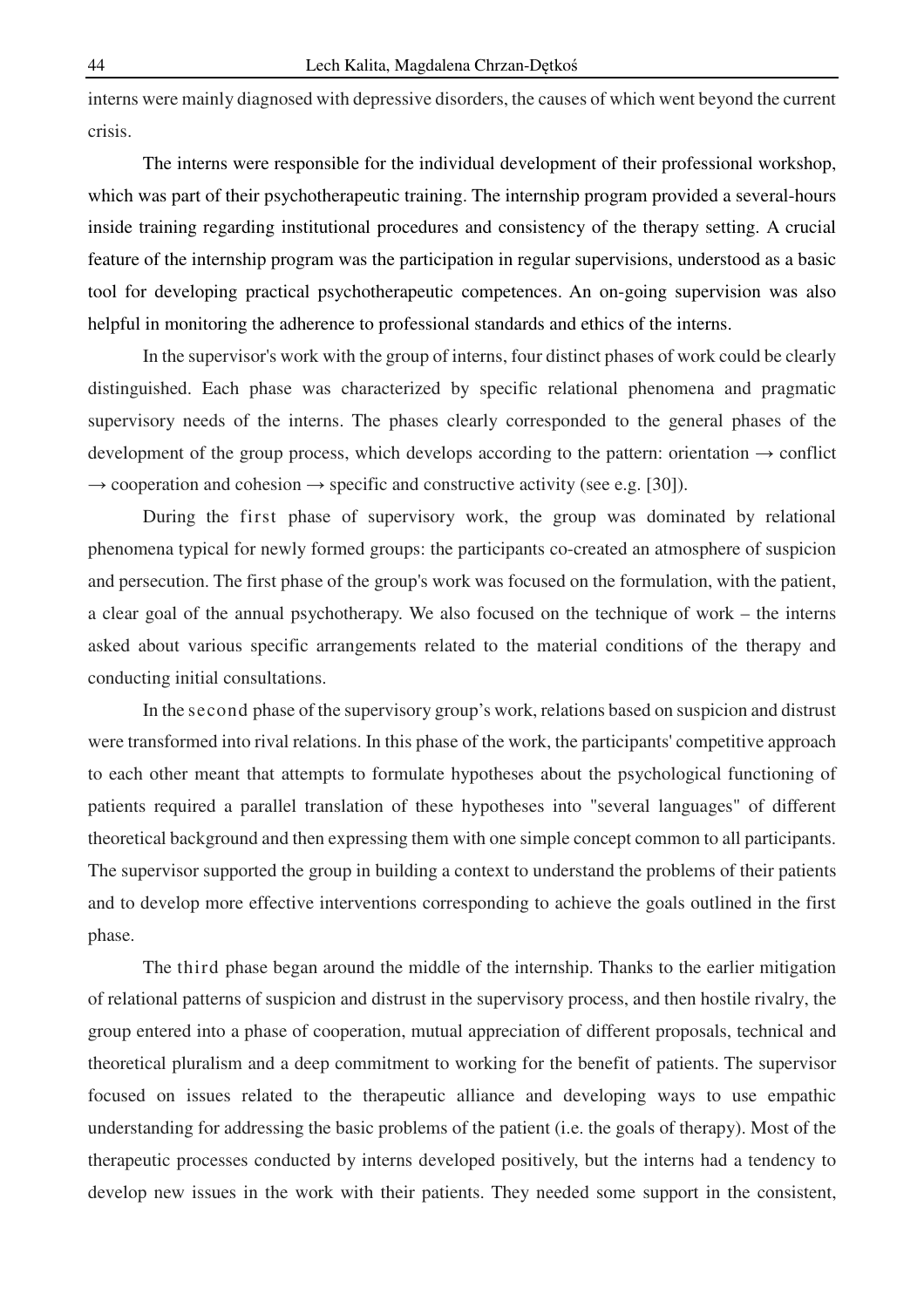systematic limitation of the scope of their annual work to the therapeutic goals negotiated at the beginning of their work.

In the last, fourth phase of the supervising group's work, experiences of gratitude and satisfaction prevailed, interspersed with sadness associated with the end of the cooperation and the failure to complete all possible therapeutic goals. The trainees undertook separative relational topics in their work with their patients and indicated that they were very much helped by the possibility of discussing their own separation issues during the supervision.

The interns worked with their patients in psychotherapy independently. Each intern engaged in the psychotherapeutic process with the knowledge and methods gained in their basic psychotherapy training and adhered to standards of therapy setting presented during the internal training. Each client could complete a time-limited, one-year psychotherapy with one session per week. The institution provided a consulting room for the interns and their patients. Each intern was particularly responsible for: conducting psychotherapy in a professional and ethical manner; adequately organizing their schedule (negotiating time of sessions with clients; resolving organizational problems); documenting the general process of therapy in form required by institution; detailed documenting of the therapy sessions, in a form required by the supervisor; regular supervision of their work with clients; evaluating the progress of their work with the provided tools.

 The coordinator of the internship program was responsible for recruiting interns; preparing and conducting internal training regarding standards of work; client recruitment and referrals; providing contact with the supervisor; evaluating the internship program.

 The supervisor was responsible for developing practical psychotherapeutic abilities of the interns and for ethical and professional standards of their services. Supervisory work was focused on common factors in psychotherapy, non-specific for any theoretical modality, i.e. on the consistency of the patient's and the therapist's goals; supporting empathy in the therapeutic relationship; and strengthening therapeutic alliance.

 The psychotherapeutic processes led by interns were evaluated by questionnaires. Measurements were made at the beginning of therapy, in the middle phase and at the end of the annual work. The internship program was also evaluated regarding its efficiency in developing the interns' abilities: the trainees assessed how their regular work under supervision had helped them in raising their professional competences. At the end of the internship, the trainees had an opportunity to discuss their experience with the supervisor and to gain feedback on their psychotherapeutic work.

#### **Evaluation of the effectiveness of the internship program**

The effectiveness of psychotherapies led by trainees was measured by the General Health Questionnaire GHQ-12, designed to measure the mental health of adults [30]. This questionnaire is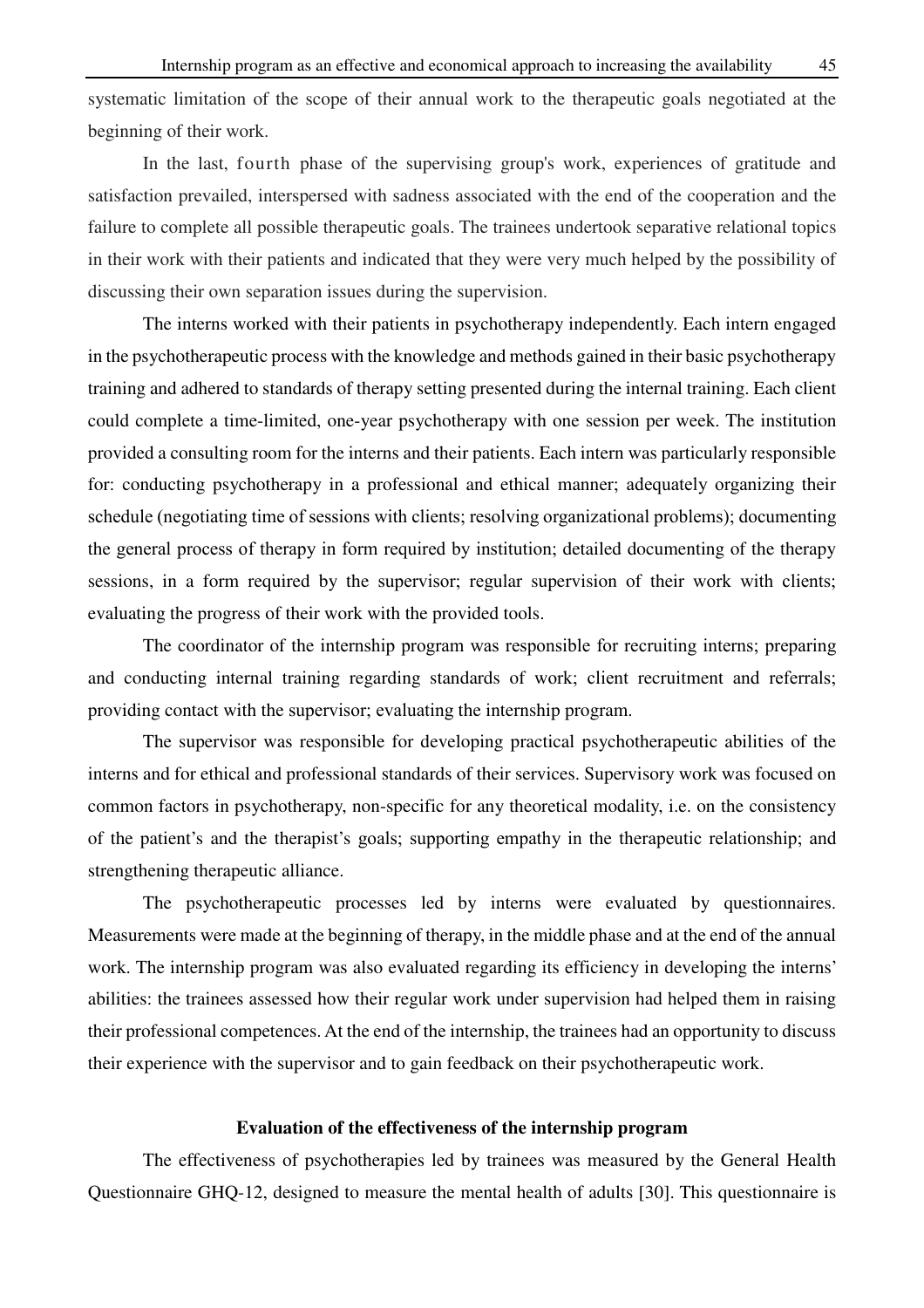helpful in differentiating people, whose psychic well-being has undergone temporary or chronic breakdown due to emotional difficulties, problems, or psychic illness and in determining the risk of developing mental disorders. The GHQ-12 global measurement scale spans from 0 to 36 points.

The study was conducted on a group of 19 people  $(n = 19)$  benefiting from psychotherapy in the internship program. The group included 12 women and 7 men. Among the reported problems, chronic mood disorders prevailed, although it should be noted that psychiatric diagnoses were missing in the study population. Consultants directing to therapy as exclusion criteria accepted temporary crises on the one hand (here, crisis intervention was offered instead of psychotherapy), and on the other hand – psychiatric diseases (the treatment of which was considered to exceed the competence of trainees).

 Clients treated by trainees were asked to answer to GHQ-12 three times: at the beginning of therapy, in its middle phase (i.e. after 6 months of treatment) and at the end of the psychotherapeutic process (i.e. after 12 months of treatment). Each intern conducted psychotherapy based on techniques assimilated in the course of their psychotherapeutic training (i.e. psychoanalytical, psychodynamic, systemic, integrative and Gestalt techniques.) A common element in the working technique were the supervisor's guidelines on concentration on therapeutic alliance and developing ways of using empathic understanding for addressing the basic problems of the patients.

 Average scores in the first measurement were 20.2 points, in the second measurement – 14.6, and in the third measurement – 10.4 points.

According to Polish population norms, 20.2 points is a high score  $(9<sup>th</sup>$  sten); 14.6 is also a high score, though it is significantly lower ( $7<sup>th</sup>$  sten), while 10.4 is a medium score ( $6<sup>th</sup>$  sten).



Figure 1: **Average GHQ-12 results. Comparison at the beginning, in the middle, and at the end of therapy.**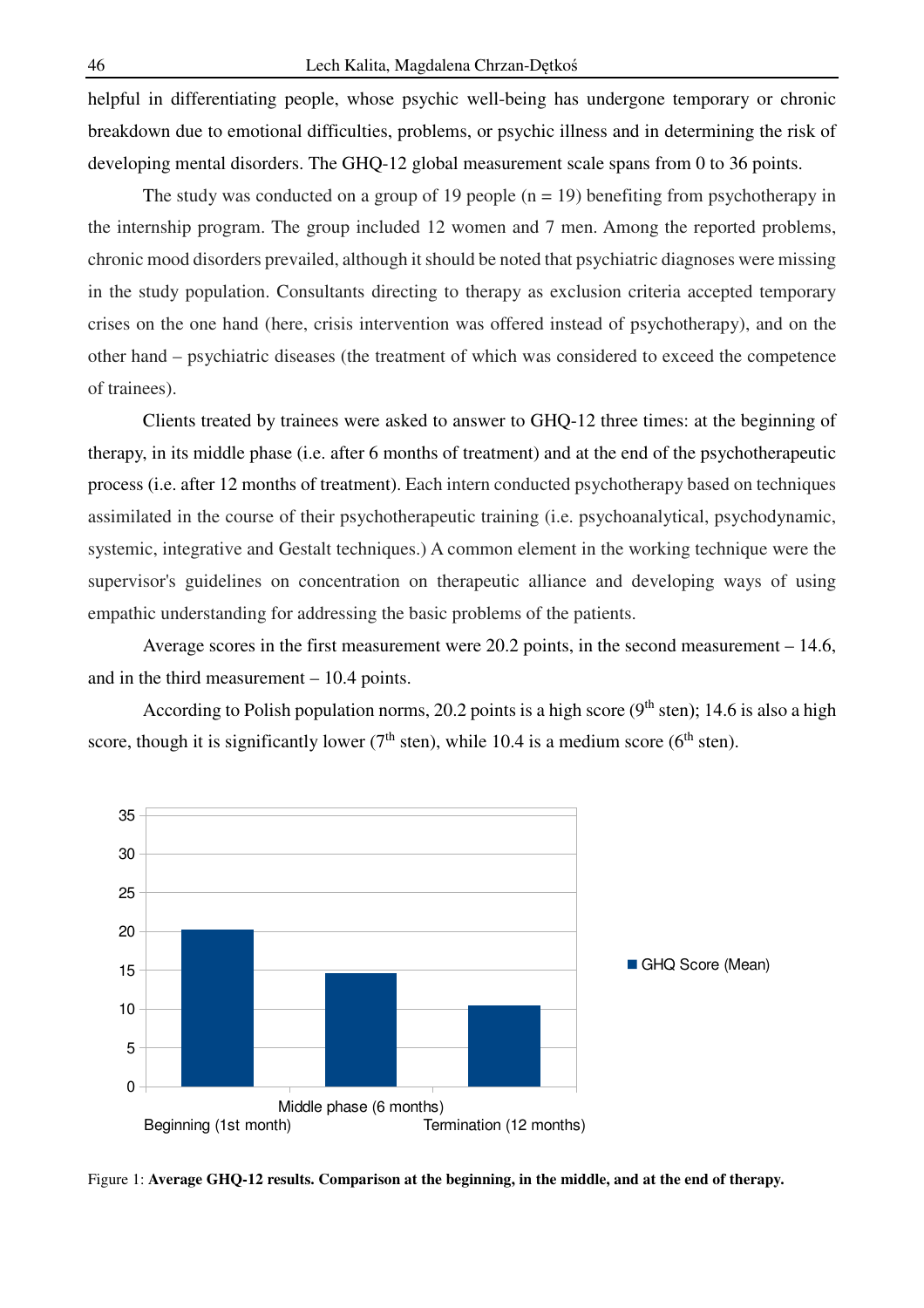# **Statistical analysis**

 The number of subjects (n=19) allowed to obtain statistical significance of the change in psychic well-being by Student's t-test for dependent samples. Comparison was made between mean GHQ scores form the  $1<sup>st</sup>$  and  $3<sup>rd</sup>$  measurement (at the beginning and at termination of psychotherapy), between the 1<sup>st</sup> and 2<sup>nd</sup> measurement (at the beginning and in the middle phase, after 6 months), and between the 2<sup>nd</sup> and 3<sup>rd</sup> measurement (in the middle phase and at termination, after 12 months).

Table 1. **Results of paired samples t-test of 1st measurement vs 3rd measurement:**

| Group                        | Ν  | Mean   | CI 95%        | Standard<br>deviation | Min | Max  |
|------------------------------|----|--------|---------------|-----------------------|-----|------|
| 1 <sup>st</sup> measurement  | 19 | 20.158 | 16.163-24.152 | 8.884                 | 4.0 | 36.0 |
| ⊦2 <sup>nd</sup> measurement | 19 | 10.421 | 7.894-12.948  | 5.621                 | 1.0 | 22.0 |

p-value: <0.001 (2.493e-4);

t statistic: 4.548;

Degrees of freedom (df): 18

The analysis proved that mean scores differ significantly between the  $1<sup>st</sup>$  and  $3<sup>rd</sup>$  measurement (at the beginning vs at termination of treatment) with a confidence level higher than  $99\%$  (p<0.001).

|  |  |  |  | Table 2. Results of paired samples t-test of $1st$ measurement vs $2nd$ measurement: |  |  |
|--|--|--|--|--------------------------------------------------------------------------------------|--|--|
|--|--|--|--|--------------------------------------------------------------------------------------|--|--|

| Group                       | Ν  | Mean   | CI 95%        | Standard<br>deviation | Min | Max  |
|-----------------------------|----|--------|---------------|-----------------------|-----|------|
| 1 <sup>st</sup> measurement | 19 | 20.158 | 16.163-24.152 | 8.884                 | 4.0 | 36.0 |
| 2 <sup>nd</sup> measurement | 19 | 14.579 | 11.488-17.670 | 6.874                 | 5.0 | 26.0 |

p-value: 0.009757;

t statistic: 2.89;

Degrees of freedom (df): 18

| Table 3. Results of paired samples t-test of 2 <sup>nd</sup> measurement vs 3 <sup>rd</sup> measurement: |  |  |  |  |  |
|----------------------------------------------------------------------------------------------------------|--|--|--|--|--|
|----------------------------------------------------------------------------------------------------------|--|--|--|--|--|

| Group                                  | Ν  | Mean   | CI 95%        | Standard<br>deviation | Min | Max  |
|----------------------------------------|----|--------|---------------|-----------------------|-----|------|
| ⊩2 <sup>nd</sup> measurement           | 19 | 14.579 | 11.488-17.670 | 6.874                 | 5.0 | 26.0 |
| 3 <sup>rd</sup> measurement<br>0.00000 | 19 | 10.421 | 7.894-12.948  | 5.621                 | 1.0 | 22.0 |

p-value: 0.002852;

t statistic: 3.451;

Degrees of freedom (df): 18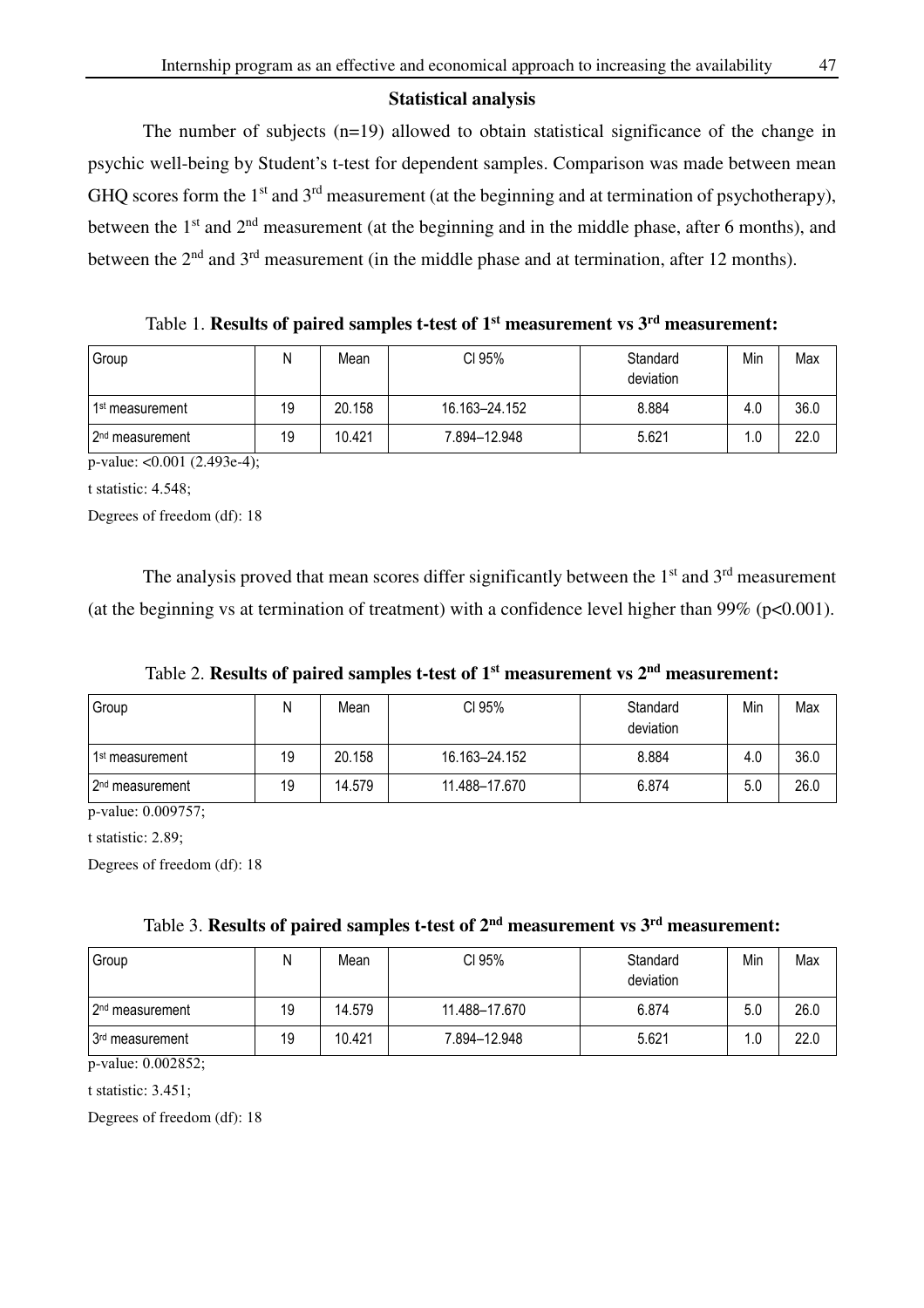The analysis proved that the means between the  $1<sup>st</sup>$  and  $2<sup>nd</sup>$  measurement (beginning vs middle phase; p=0.009) and between the  $2<sup>nd</sup>$  and  $3<sup>rd</sup>$  measurement (middle phase vs termination; p=0.003) are significantly different with a confidence level higher than 99%.

The conducted statistical analyses have shown that:

- 1) In the course of the conducted psychotherapy, the mental state of clients improved by an average of 51% (9.8 points).
- 2) Effects are statistically significant with confidence level over 99%.
- 3) This improvement has led to lessening the risk of mental disturbance from high to medium according to population norms.

We would like to stress that due to the number of participants and the use of one short questionnaire, the study is of a pilot nature and requires repetition in subsequent editions of the internship and extension of the palette of psychometric methods used.

#### **Effectiveness regarding professional development of interns**

 The very small group of interns (n=5) allows only for descriptive statistics regarding the effectiveness of professional development.

 In response to the question: *In what degree did the internship fulfill your expectations?,* the interns on average scored 6.8, where 1=did not fulfill expectations at all; 7=totally fulfilled all expectations.

 In response to the question: *Did the experience and knowledge gained in the internship increase your professional competence and ability?,* the interns on average scored 7, where 1=did not increase competence and ability at all; 7=highly increased competence and ability.

 In response to the question: *Did the internship increase your theoretical knowledge about psychotherapy?, the* interns on average scored 5.8, where 1=did not increase theoretical knowledge at all; 7=highly increased theoretical knowledge.

 In response to the question: *Did the internship increase your practical experience in conducting psychotherapy?,* the interns on average scored 7, where 1=did not increase practical experience at all; 7=highly increased practical experience.

In response to *Please rate the organizational aspect of the internship*, the interns on average scored 6, where 1=very bad; 7=very good.

 In response to *Please rate communication skills of the supervisor,* the interns on average scored 7, where 1=not communicative at all; 7=very communicative.

 In response to the question: *Would you recommend this internship to other psychotherapy trainees?*, the interns on average scored 7, where 1=definitely no; 7=definitely yes.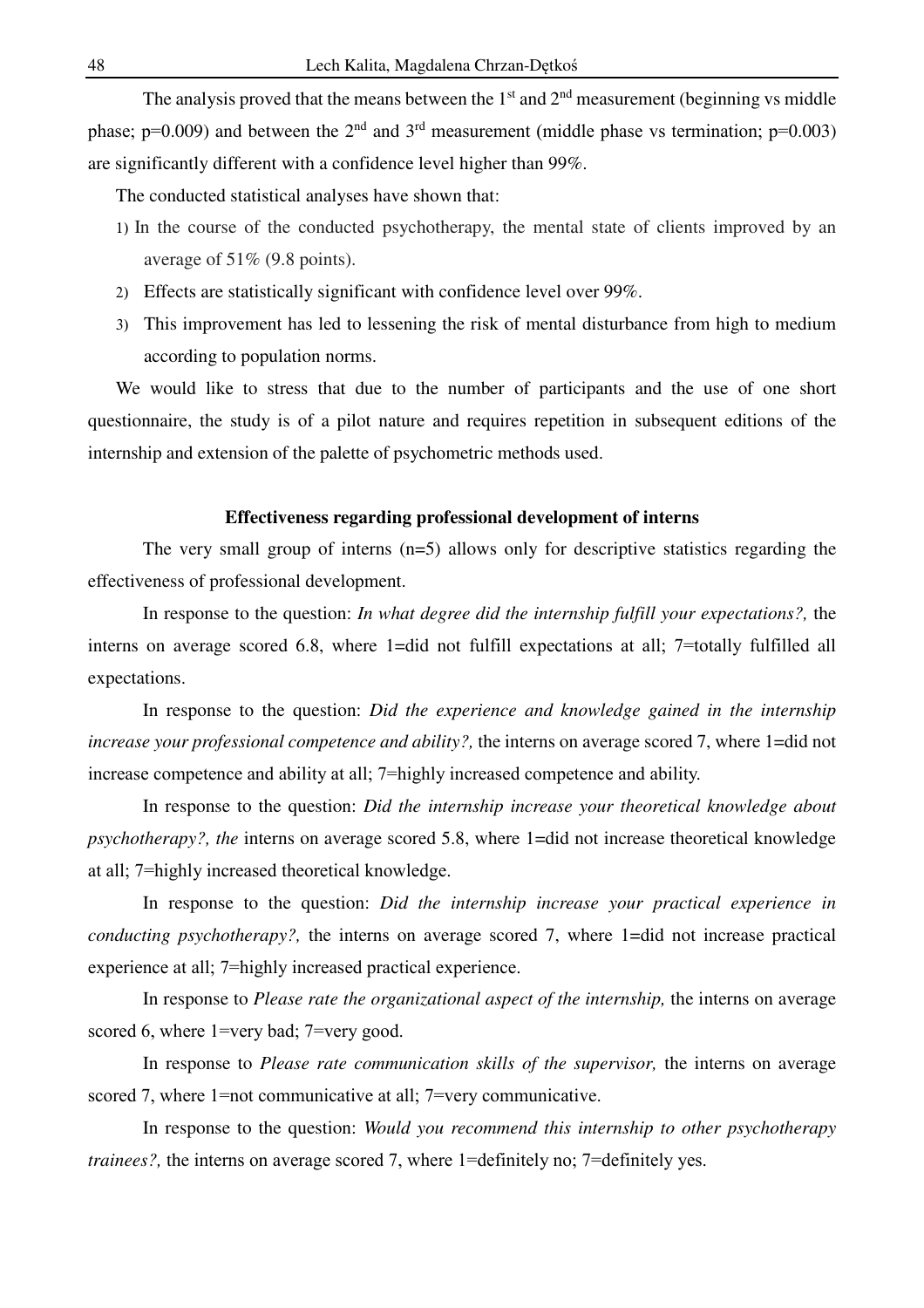In response to the question: *What was your most important experience in the internship – please choose 2 most important aspects,* item "regular supervision" was chosen 4 times, item "being the part of a group and cooperating with other interns" was chosen 4 times, and items "being able to conduct psychotherapy in a public institution" and "being able to observe how others conduct psychotherapy" were chosen once.

 In response to the open-ended question: *What changes would you include in next editions of this kind of internship programs?,* one answer concerned less demanding hours of group supervision (it was offered at early morning) and one answer concerned the need to address theoretical issues by supervisor more often.

 The final supervisory session and the discussion concerning the summary of the internship allowed to gather qualitative data concerning experiences from the annual cooperation. In the discussion about the most important changes in clinical work, as a result of the annual supervisory work, S1 noted that she had begun to use theory in a less intellectual way and that she had simplified the language she used with her patients; S2 stated that she had begun to pay more attention to giving her patients responsibility for their own treatment; S3 emphasized that she had learned to work in a more systematic way and with greater restraint in using her emotions in therapeutic work; S4 indicated that she had improved her skills in finding a balance between providing support and work for insight; and S5 recognized that she had become more proficient in determining the appropriate distance in working with patients, allowing her to be close to their experiences while keeping the professional distance.

## **Cost-effectiveness of the internship program**

 ZPS is an institution implementing its activities mainly from municipal funds. Psychotherapy for members of the local community is a free service, not related to health insurance. Every person in need of help, including uninsured persons, can report to the Crisis Intervention Center, a bustling part of the ZPS. Until the internship program was launched, ZPS offered its clients therapeutic services only as part of a limited pool of therapy places in external offices: thanks to the public funds obtained, the ZPS signed contracts with private psychotherapists providing psychotherapy in the form of a single session per week. For the client, this help was also free of charge but the institution paid psychotherapists working in private practices a standard market rate per hour for their work with the clients.

The internship program was conducted on the basis of an existing institutional infrastructure. The institution provided a consulting room for the interns (the trainees shared a single room – each intern worked on a different weekday) and organizational back-office regarding patients recruitment and everyday administration chores. The only cost of the internship program was the supervisor's fee.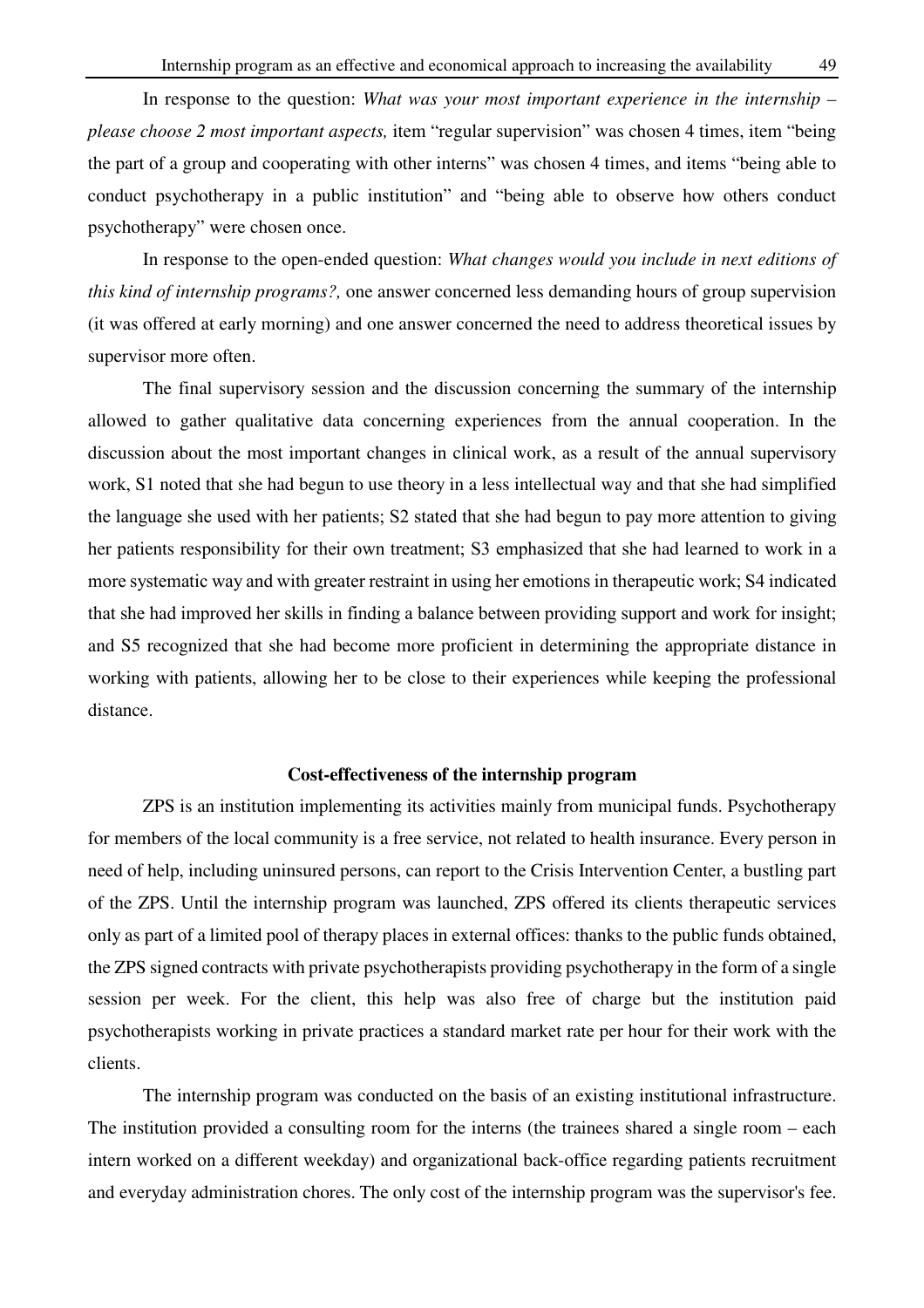On the basis of common free-market fees, it may be assumed that if the cost of one hour psychotherapy is Y, the cost of one hour of supervision is 1.1 Y. Thus, the following formula might be used to calculate the cost-effectiveness of the internship program:

Hours of psychotherapy led by the interns = 950.

Hours of paid supervision for interns = 45.

Cost of supervision for interns =  $49.5$  Y (45 x 1.1 Y).

Cost of enabling a client's access to 1 hour of psychotherapy =  $0.05$  Y (49.5 Y / 950).

 The above simple formula proves that the internship allowed the institution to offer effective psychotherapeutic services for its clients for only 5% of standard fees of qualified psychotherapists.

#### **Discussion concerning cost-free psychotherapy**

 One of the most controversial elements of the internship program is the idea of the voluntary work of the psychotherapists. It is obvious that financial compensation is the basic gain for the performed work. In a work requiring not only a temporary commitment and intellectual effort but also intensive emotional involvement, the issue of remuneration is obvious. What is more, remuneration for psychotherapeutic work is one of the basic barriers protecting from potential abuse: situations in which the therapist could expect non-financial gratuities from the patient, compensating for the unequal participation in the relationship (e.g. praise, expressing appreciation, submission to the therapist's comments, building private relationships and so on). For these reasons, financial remuneration can be treated not only as a basic benefit included in the employment relationship, but it is also one of the foundations of an ethical and safe therapeutic relationship.

 However, the labor market in many industries uses the phenomenon of free work in exchange for non-financial gratuities, mainly related to the acquisition of experience, building contacts or the possibility of gaining access to a specific professional environment. From a formal point of view, the described program was a form of volunteer work. The interns were contracted for voluntary work. The name "internship" was introduced for two reasons: first, the authors of the program wanted to emphasize the periodic time – a limited formula of cooperation, covering only one year, without the possibility of extension. Secondly, naming the cooperation an internship is a response to the requirement of the majority of psychotherapy schools, demanding a "clinical internship", what in practice means the requirement of direct, independent psychotherapeutic work with patients.

The financial issues were discussed with the interns at the recruitment stage. People who applied for internships were aware from the very beginning that they would not be paid for their work. Among the motivations reported by all candidates was a strong motivation to gain clinical experience – which all the potential interns recognized as a value compensating their effort. From the perspective of the creators of the program, the attitude of interns who wanted to gain and increase their practical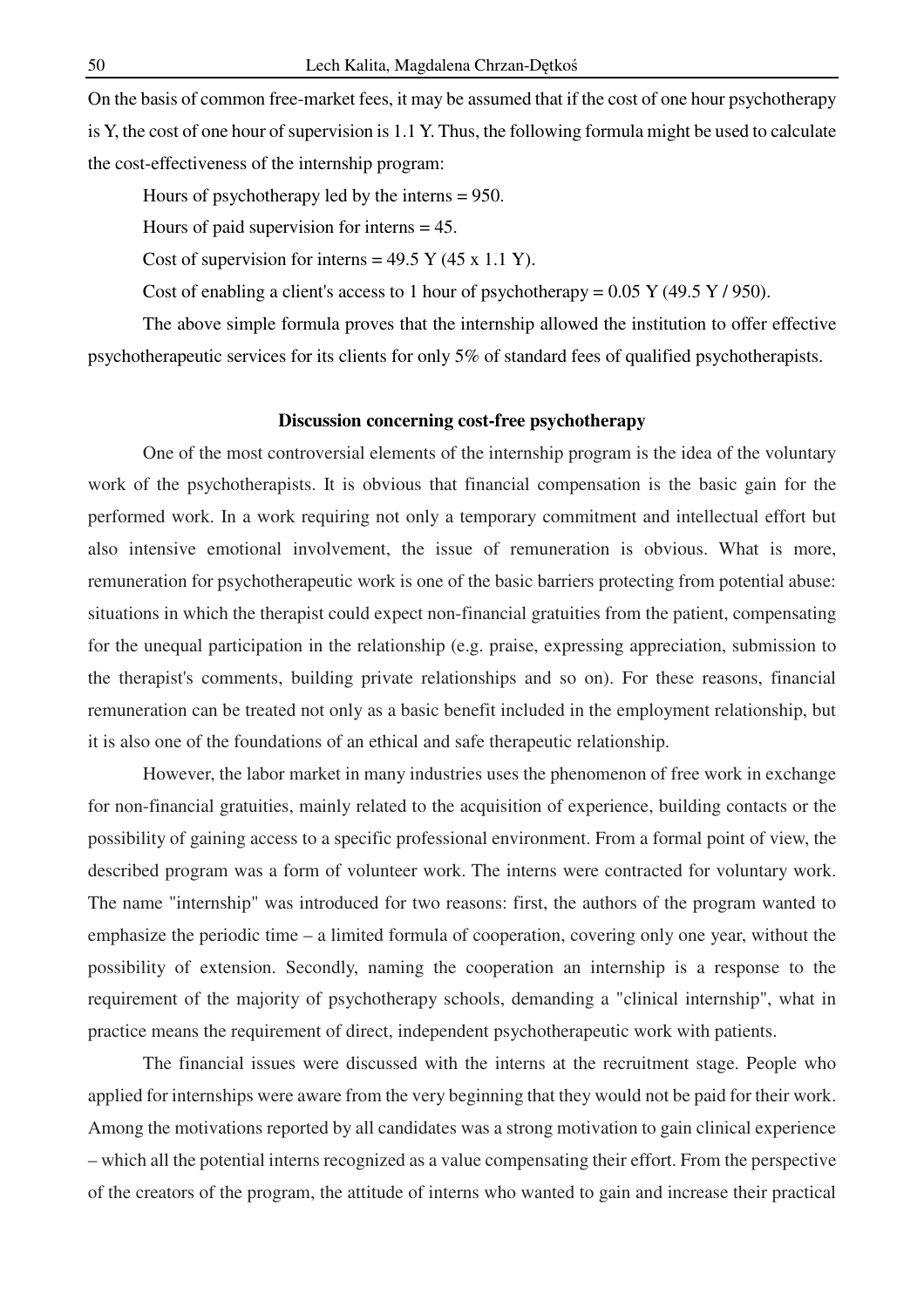competences in the institutional work under supervision before entering the labor market independently (i.e. opening private offices) seems responsible and ethical.

 Summarizing the program, the interns were satisfied with the effort undertaken, they pointed to the benefits from the internship program (cited above). They also reported readiness to work independently with patients, obtaining standard remuneration for their work.

The above-mentioned experiences seem to suggest the possibility that non-financial cooperation that can be satisfactory for both the institution and the training therapists. We believe that in the described model, the factors that protect the interests of therapists can be easily pointed out:1) time-limited internship, securing the interns from becoming entangled into longer work without remuneration; 2) taking into account the motivation of interns already during the recruitment process; 3) the idea of volunteer work described as "internship" what means a transitional stage in a professional life leading a therapist to independent work.

We warn against the creation of institutional solutions based on a longer or undefined time of cooperation based on the voluntary work of psychotherapists. We believe that voluntary work in the emotionally demanding profession of psychotherapy makes sense only as a short episode in the way to independent work under financially satisfactory conditions.

# **Recapitulation**

 This article illustrates an exemplary implementation of the internship program for psychotherapy trainees. The suggested model might be one of the solutions to global and local recommendations regarding broadening access to mental health services. This proposition was formulated on the foundation of empirical data from research on psychotherapy effectiveness. The cited studies have shown that trainees of evidence-based psychotherapies working under supervision are able to provide effective psychotherapies. The evidence for common factors in psychotherapy allows for offering internship programs which are not grounded in particular therapeutic modalities and to utilize work of trainees from differing therapeutic modalities in a single internship program. This exemplary implementation proved to be effective regarding the therapeutic effect (a significant change was achieved regarding psychic health and risk of developing mental disorders), professional development of interns (though the small number of interns and the lack of standardized measurement method makes these results only provisional), and cost-effectiveness (the internship program allowed for 95% savings in comparison with standard fees of qualified psychotherapists). The small number of both interns and subjects makes these results preliminary, thus the research is being continued – the internship program has been launched for next editions.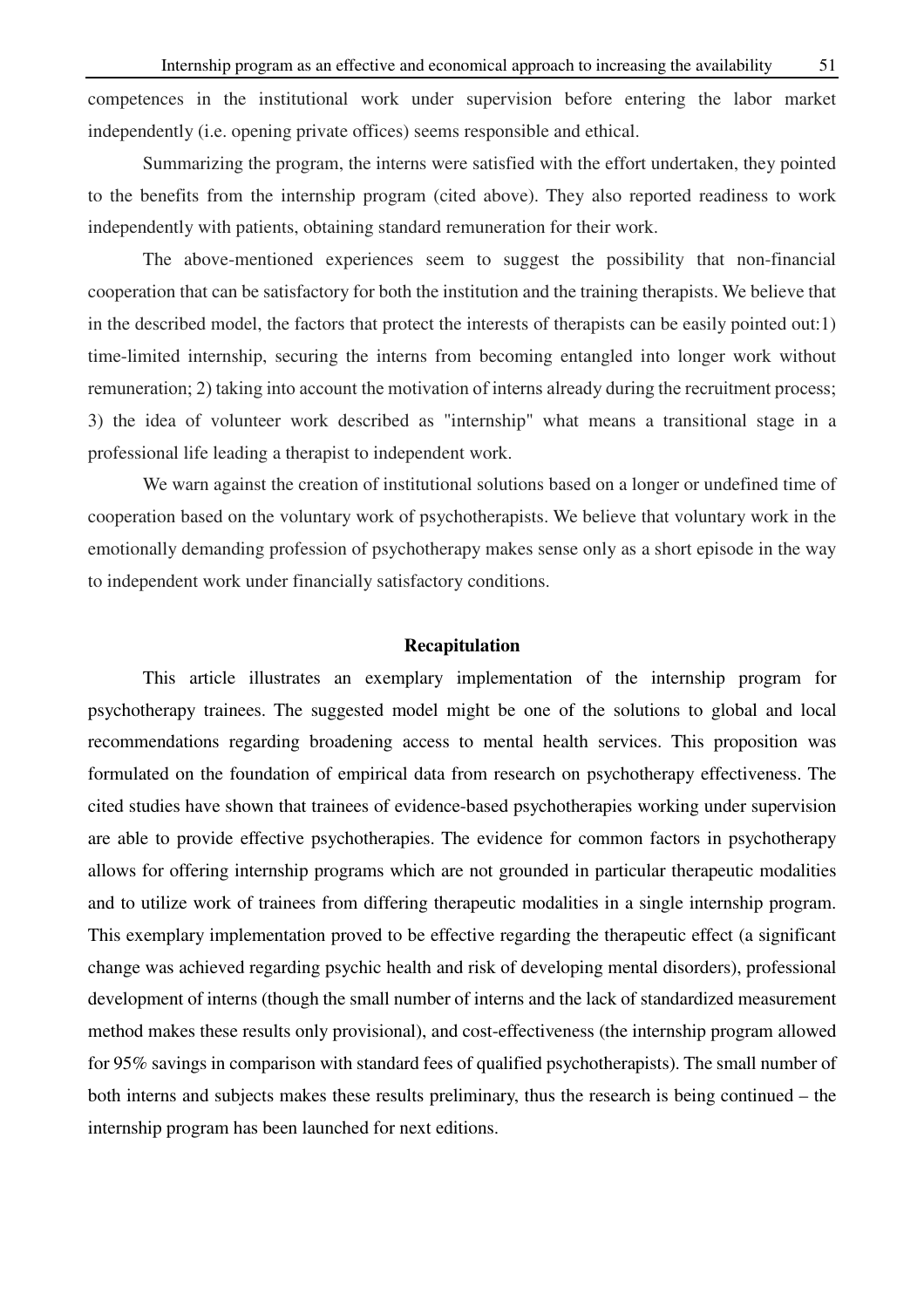#### **References**

- 1. World Health Organization. World Health Report 2001. Mental Health: New Understanding, New Hope; 2001.
- 2. Alonso J, Angermeyer MC, Bernert S, Bruffaerts R, Brugha TS, Bryson H, et al. Prevalence of mental disorders in Europe: Results from the European Study of the Epidemiology of Mental Disorders (ESEMeD) project. Acta Psychiatrica Scandinavica, 2004. Supplementum 109(420):21-27.
- 3. Moskalewicz J, Kiejna A, Wojtyniak B. red. Epidemiologia zaburzeń psychiatrycznych i dostęp do psychiatrycznej opieki zdrowotnej – EZOP Polska. Warszawa: Instytut Psychiatrii i Neurologii; 2012
- 4. Smith M, Glass G, Miller, T. The benefits of psychotherapy. Baltimore: John Hopkins University Press; 1980.
- 5. Lipsey M, Wilson D. The efficacy of psychological, educational, and behavioral treatment. Confirmation from meta-analysis. Am. Psychol. 1993; 48(12): 1181–1209.
- 6. Norcross J, Wampold, B. Evidence-based therapy relationships: research conclusions and clinical practices. Psychother. (Chic). 2011; 48(1): 98–102.
- 7. Huhn M, Tardy M, Spineli L, Kissling W, Forstl, H, Pitschel-Walz, G et al. Efficacy of pharmacotherapy and psychotherapy for adult psychiatric disorders: a systematic overview of meta-analyses. JAMA Psychiatry, 2014; 71 (6): 706–715.
- 8. Strathdee G, Thornicroft G. Community psychiatry and service evaluation. In: Murray R, Hill P, McGuffin P, ed. The Essentials of Postgraduate Psychiatry, 3rd Edition. Cambridge: Cambridge University Press; 1997.
- 9. Szafrański T. Ochrona zdrowia psychicznego we współczesnym świecie. In: Wciórka J. ed. Ochrona zdrowia psychicznego w Polsce: wyzwania, plany, bariery, dobre praktyki. Rzecznik Praw Obywatelskich, Warszawa; 2014.
- 10. Emmelkamp PM, David D, Beckers T, Muris P, Cuijpers P, Lutz W. et al. Advancing psychotherapy and evidence-based psychological interventions. Int. J. Methods Psychiatr. Res. 2014; 23(Suppl. 1):58–91.
- 11. Clark D, Layard R. Why more psychological therapy would cost nothing. Front. Psychol. 2015; 6:1713.
- 12. Hunsley J. The Cost-Effectiveness of Psychological Interventions. Ottawa, ON: Canadian Psychological Association; 2002.
- 13. Mukuria C, Brazier J, Barkham M, Connell J, Hardy G, Hutten R et al. Cost-effectiveness of an improving access to psychological therapies service. Br. J. Psychiatry, 2013; 202, 220–227.
- 14. Castelnuovo G. Not Only Clinical Efficacy in Psychological Treatments: Clinical Psychology Must Promote Cost-Benefit, Cost-Effectiveness, and Cost-Utility Analysis. Front Psychol. 2016; 7: 563.
- 15. Lazar SG. The cost-effectiveness of psychotherapy for the major psychiatric diagnoses. Psychodyn. Psychiatry 2014; 42, 423–457.
- 16. Fiorillo A. Training and practice of psychotherapy in Europe: results of a survey. World Psychiatry, 2011; 10(3): 238.